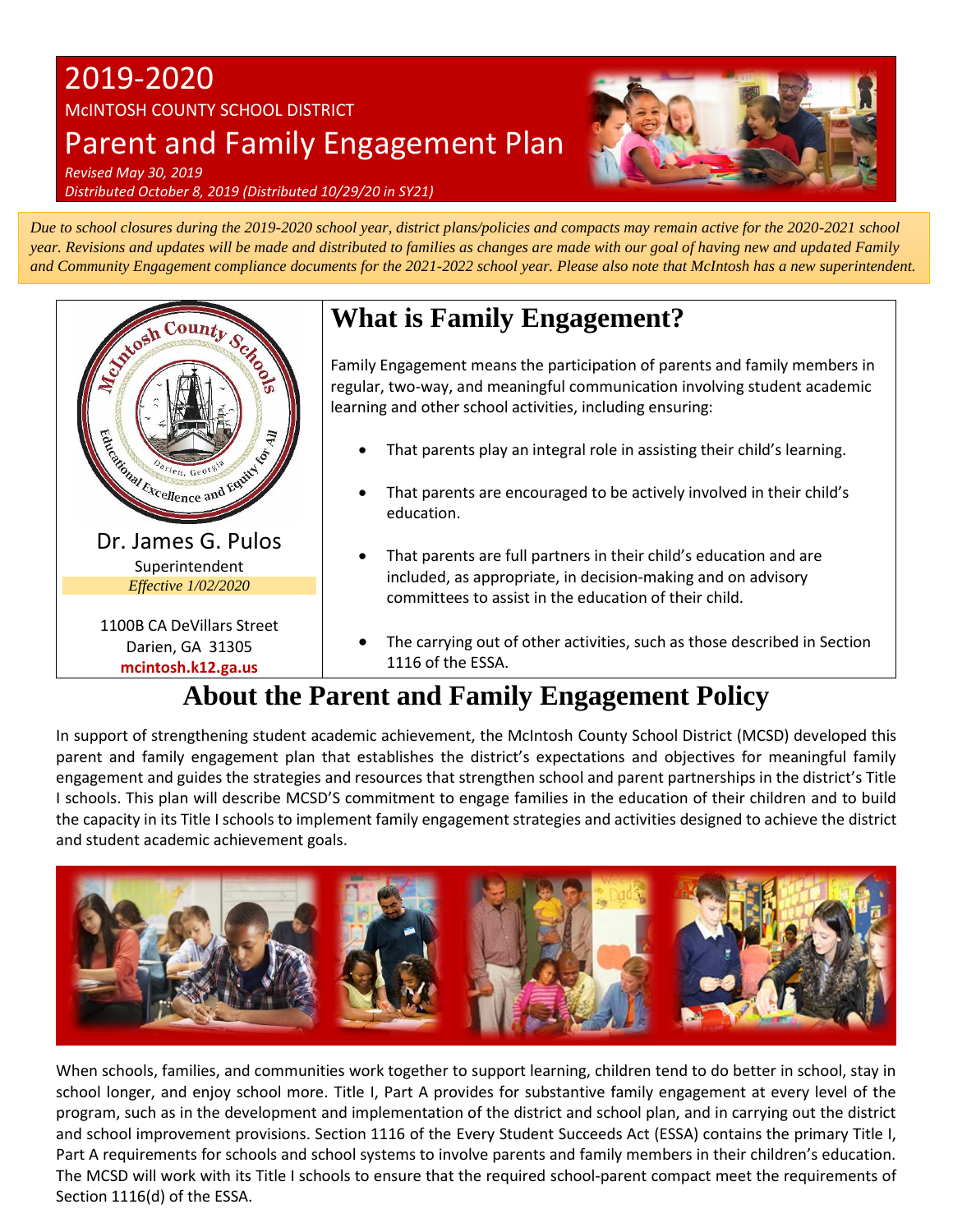## **Jointly Developed**

During the annual State of the District Input meeting in May, all parents were invited to participate and provide suggestions and ideas to improve this district parent and family engagement plan for the 2019-2020 school year. The district sent an email to all parents informing them about this meeting and posted an announcement on the school district website. During this meeting, parents also reviewed and discussed the Comprehensive LEA Improvement Plan (CLIP). This included discussion and input into the Comprehensive Needs Assessment, District Improvement Plan, and reservation of funds. Additionally, each Title I school used its spring input meetings and School Council to review the district parent and family engagement plan before the end of the school year.

Upon final revision, the district parent and family engagement plan was incorporated into the CLIP which was submitted to the state. Parents are welcome to submit comments and feedback regarding the plan at any time on the school district website or by submitting written comments to your child's school. All feedback received by July was included with the plan for this school year.

The district parent and family engagement plan is posted on district and school websites, distributed during the Annual Title I school meetings, sent home with all students, and made available in the school parent resource centers.



## **Strengthening Our School**

This year, the district family engagement coordinator (FEC) will provide assistance and support to all Title I schools to ensure family engagement requirements are being satisfied and that family engagement strategies and activities are being implemented. Title I schools will receive notifications and resources from the district and the FEC to help them improve and strengthen family engagement.

In addition to frequent communication and school visits, the district and the FEC will hold monthly meetings and trainings with its Title I schools' principals to review family engagement plans and activities.

Additionally, the district will convene a summit in March for principals, the FEC, and federal programs director to review parent and family engagement requirements and plan opportunities for family engagement activities and meetings for the remainder of the school year.

### **Reservation of Funds**

 The MCSD will reserve one percent from the total amount of Title I funds it receives in 2019-2020 to carry out the parent and family engagement requirements listed in this plan and as described in federal law. Furthermore, the MCSD will distribute 90 percent of the amount reserved to Title I schools to support their local-level family engagement programs and activities. The district will provide clear guidance and communication to assist each Title I school in developing an adequate family engagement budget that addresses their needs assessment and parent recommendations.

Each Title I school will host an annual School Improvement Forum in the spring for parents to provide suggestions on how these family engagement funds will be used in the upcoming year at the district and school-level. Feedback forms and minutes form these meetings will be reviewed by the district to determine areas of need for the upcoming school year and consider changes to the family engagement budget.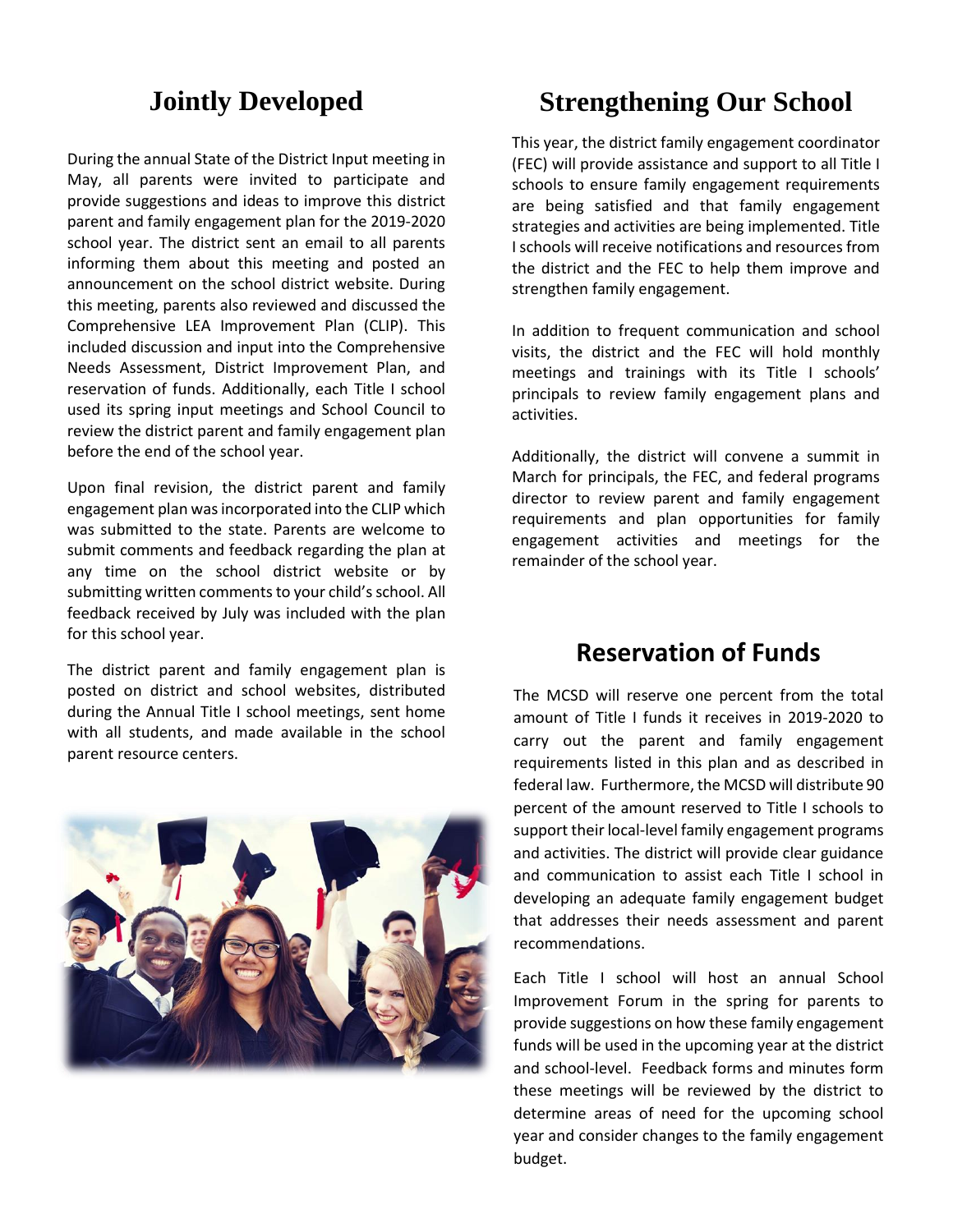# **Annual Title I Meeting**

Each school served under Title I, Part A will convene an annual meeting, at a convenient time prior to November 1, to which all parents of participating children shall be invited and encouraged to attend, to inform parents of their school's participation in Title I, Part A programs, and to explain the Title I, Part A requirements and the rights of parents to be involved in those programs. In addition, schools may use this opportunity to:

Explain what participation in Title I programs means, including:

- A description and explanation of the school's curriculum,
- Information on the forms of academic assessment used to measure student progress, and
- Information on the proficiency levels students are expected to meet:
- Explain the district parent and family engagement plan and school-parent compact.

## **Communications**

Parents shall be notified of the parent and family engagement plan in an understandable and uniform format, and to the extent possible, provided in a language the parents can understand. Each Title I school shall offer a flexible number of meetings, such as meetings in the morning or evening, and may provide, with funds provided under this part, transportation, child care, or home visits, as such services relate to parent and family engagement. Each school shall also provide parents of participating children timely information about programs. If requested by parents, opportunities for regular meetings to formulate suggestions and to participate, as appropriate, in decisions relating to the education of their children, and respond to any such suggestions as soon as practically respond to any such suggestions as soon as practically<br>possible.





Each Title I school shall jointly develop with parents of all children served under Title I a school-parent compact that outlines how parents, the entire school staff, and students will share the responsibility for improved student academic achievement and the means by which the school and parents will build and develop a partnership to help children achieve the state's high standards. The school-parent compact shall include the following requirements: revision and distribution dates, jointly developed, parent input, district and school goals, outline of school, parent, and student responsibilities for improved academic achievement, activities to build partnerships, communicate student progress, and shall be written in a family-friendly language.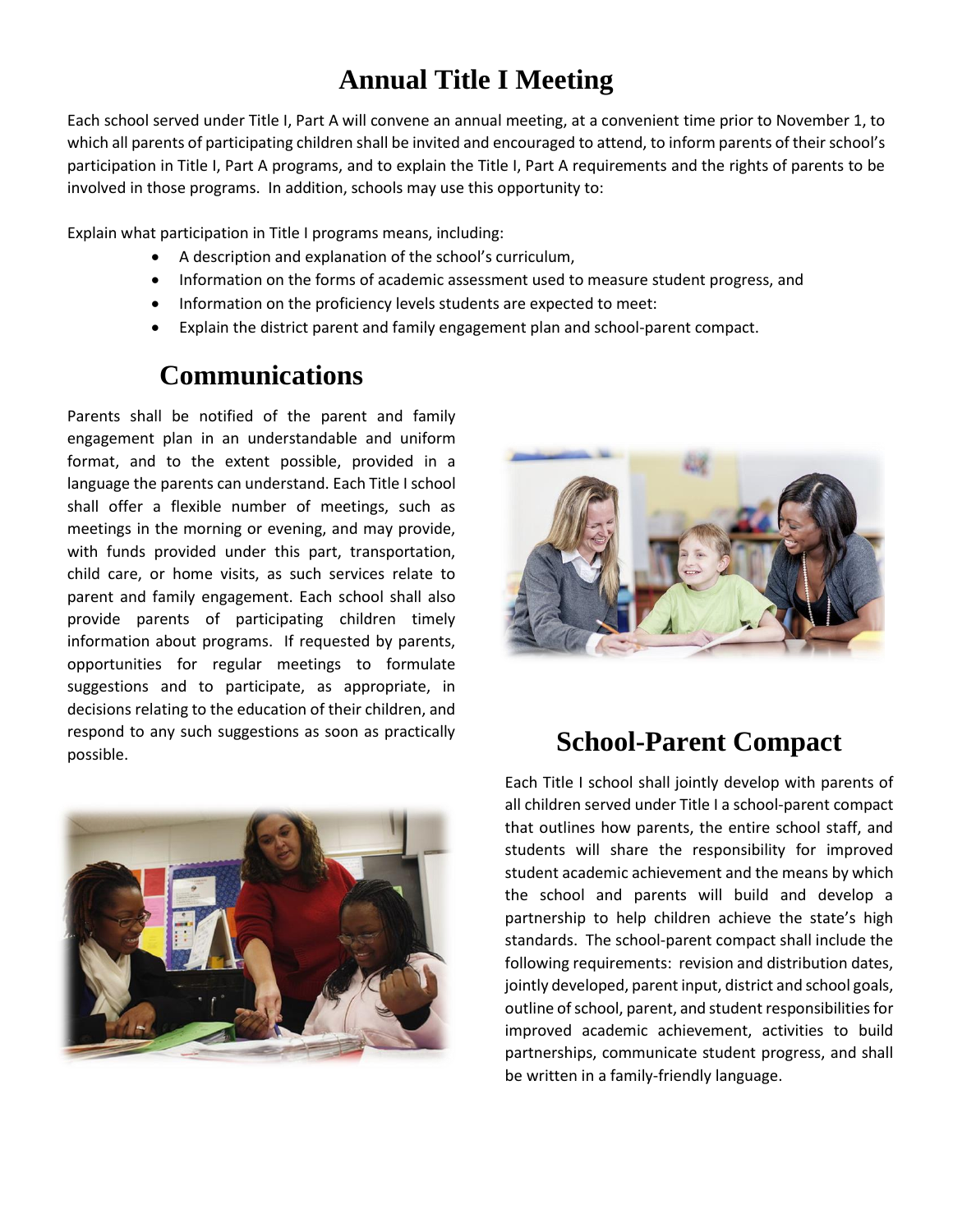# **Parent and Family Engagement Evaluation**

Input and suggestions from parents and family members are an essential component of the district and school improvement plans that are developed each year. Each year, the MCSD will conduct an evaluation of the content and effectiveness of this parent and family engagement plan and the family engagement activities to improve the academic quality of the Title I schools through an annual parent survey, School Improvement Forums and the State of the District Input Meeting.

All parents of students eligible to receive Title I services are invited to complete a survey and attend two meeting opportunities described in this section to share their ideas and suggestions to help the district, schools, and students reach academic achievement goals.

Beginning in April, each Title I school will send home a survey and email a link to the survey for parents to provide meaningful feedback regarding the parent and family engagement activities and programs. These surveys will also be posted on the district and school websites for parents to complete. Parent input on the use of Title I funds to support family engagement programs may also be provided through the annual district survey. The survey will contain questions related to the family engagement budget as well as a section for parents to provide their comments.



### **Spring School Improvement Forums**

Each Title I school will host a forum for parents and family members to participate in roundtable discussions to review the school-wide plan, the district parent and family engagement plan as well as provide input on the family engagement budget, programs, and discuss strategies for more effective family engagement.

### **Spring State of the District Input Meeting**

All parents are welcome to hear the latest updates from the McIntosh County School District as well as review and provide input into the district parent and family engagement policy and the Consolidated LEA Improvement Plan for the 2020-2021 school year.

The MCSD will use the findings from the school forums, state of the district input meeting, and survey results to design strategies to improve effective family engagement, to remove possible barriers to parent participation, and to revise its parent and family engagement plan.

Notices regarding the forums and state of the district input meeting will be emailed and sent home with students to all in advance of the meetings. The district will also communicate information regarding these meetings using the district app and on the district and school websites.

**All school and district Title I meeting documents, handouts, agendas, and presentations will be posted on the district and school websites for parents/families to view and provide input if they are unable to attend events. Feedback can also be submitted at any time to [cnoble@mcintosh.k12.ga.us.](mailto:cnoble@mcintosh.k12.ga.us)**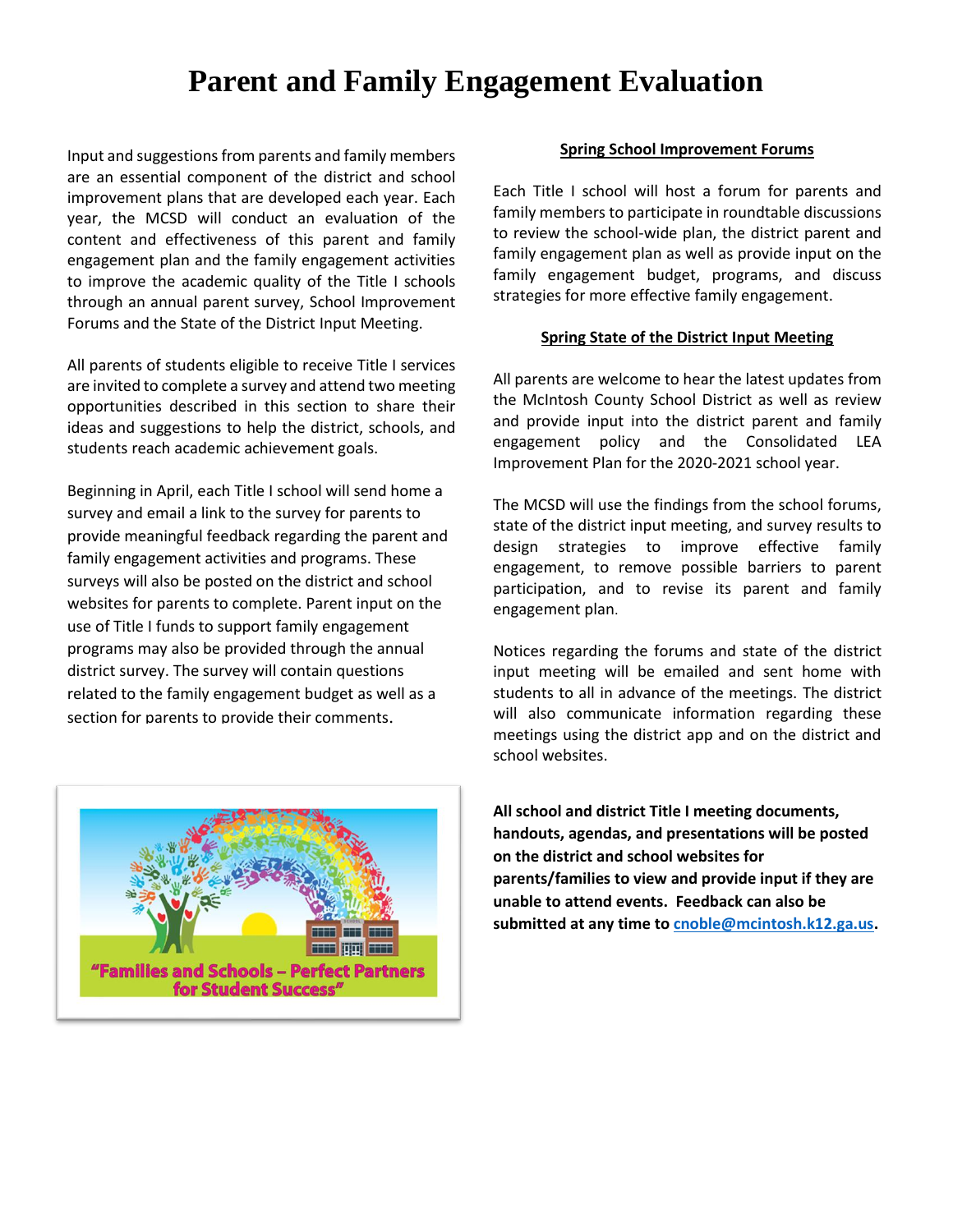# **Building Capacity of Parents and Staff**

The McIntosh County School District will build schools' and parents' capacity for strong family engagement. This capacity will ensure effective engagement of parents and family members in supporting partnerships among the Title I schools, parents, and the community with the goal of improving student academic achievement. To build this capacity, the MCINTOSH COUNTY SCHOOL DISTRICT will implement district-wide activities and programs. With the teacher, families set student academic goals to be addressed through at-home learning activities and strategies.

*Of Parents* **- Supporting Student Success -** The MCSD will work through its Title I schools to provide assistance to parents in understanding state and district academic information connected to student learning and progress. The district will also provide parents with information about the overall Title I program and its requirements. Specific information related to the Georgia Standards of Excellence and local and state assessments—including alternative assessments will also be provided.

**Communicating Effectively -** The MCSD will coordinate pages on the district and school websites that will contain resources and materials, including parent guides, study guides, practice assessments to help parents work with their children at home. Copies of these materials will be made available at all Title I schools for those families who may have limited internet access, including copies in Spanish. To assist parents with understanding the online student information system and other digital educational resources (including education about the harms of copyright piracy), the McIntosh County School System technology specialists will partner with Title I schools to host workshops for parents. The dates and times for these opportunities will be determined and notifications will be shared through school messaging systems, newsletters, the district app, websites, flyers, and social media postings.

**Speaking Up for All -** The MCSD will re-establish a district wide Parent Advisory Council comprised of parent representatives from each Title I school. This council's purpose will be to provide advice on all matters related to family engagement in Title I, Part A programs. Community leaders and business partners will be invited to serve on this council. In addition, each school has an active school council.

**Welcoming All Families** - The district will coordinate and integrate the district's family engagement programs under this part with parent and family engagement strategies, to the extent feasible and appropriate, with other relevant Federal and State, and local laws and programs such as, the local preschool program and other federal and state funded preschool programs in the district. The district will invite faculty and staff from those programs to attend planning meetings focused on family engagement activities. In the spring, schools will host Kindergarten Ready days, Middle and High School Transition Nights, and College and Career Fair so parents may receive information to help prepare them and their children for the next life stage.

**Sharing Power -** The district and schools are committed to encouraging opportunities for parents and family members to serve as parent leaders by helping to organize events, volunteering at schools, participating in PTA/PTO, serving on school councils, and networking with each other and with the community.

**Collaborating with the Community -** MCSD will collaborate with community members to connect students, families, and staff to expanded learning opportunities, community services, and civic participation that enhance school environments.

**Of School Staff** - The McIntosh County School District will conduct trainings during the school year for principals and school staff to learn and discuss strategies to increase family engagement, improve school-family communication, and build ties with parents and the community. These trainings will be redelivered to the faculty and staff of Title I schools. The McIntosh County School District will also host a training for appropriate school staff and faculty that will focus on creating welcoming environments and improving two-way communication with families.

To ensure that information related to district, school, parent programs, and activities is available to all parents, each Title I school is required to send home and post online information for parents and family members in an understandable language and uniform format. At the beginning of the year, school staff will be trained on parent notifications and resources to be sent home in parents' native language, where applicable, and providing interpreters at parent events. Information posted on the district website will be translated to the extent practicable. The district will also utilize school phone call systems, district and school websites, a new district app, local news media, and other school message systems to post information for parents.